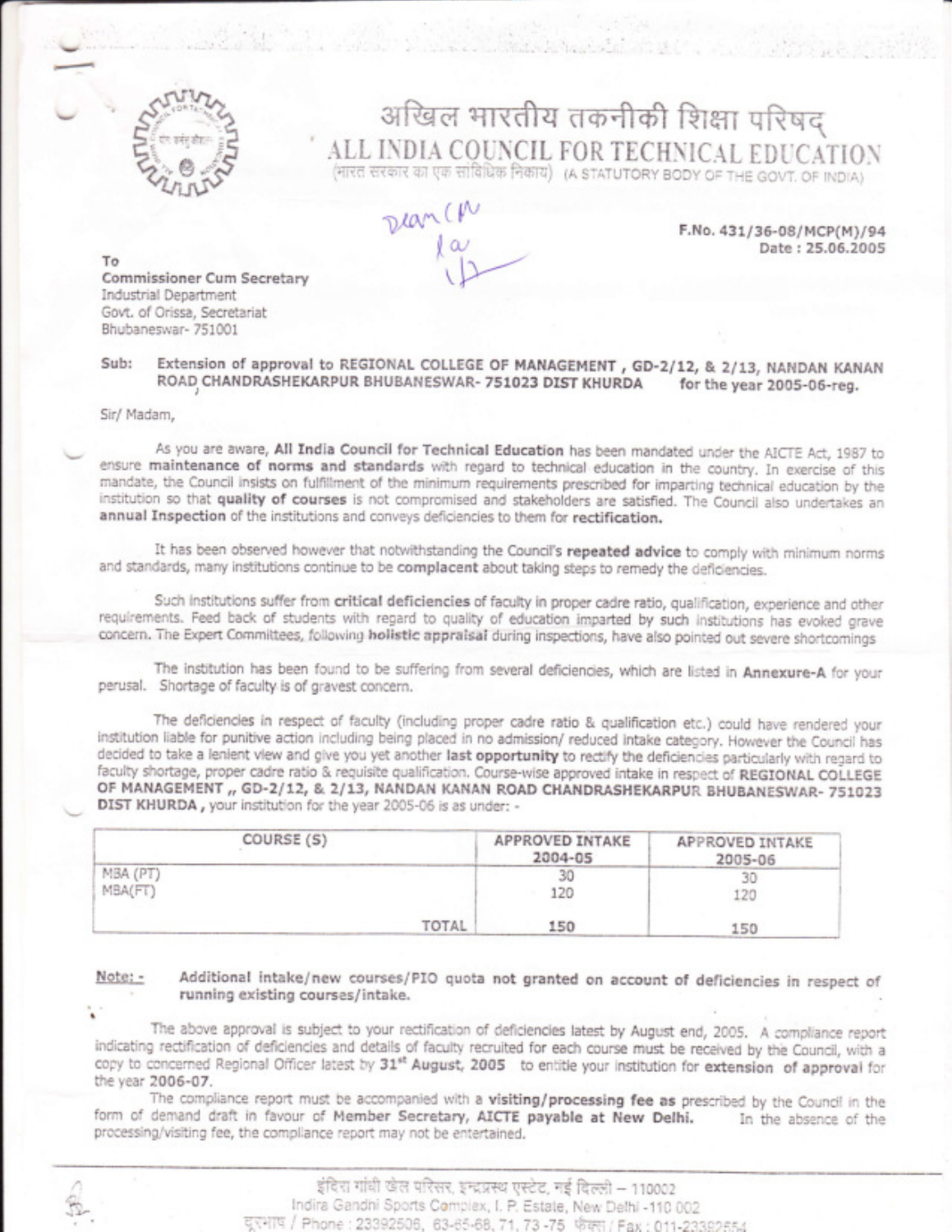Following the compliance report, the Council would verify the status in respect of rectification of deficiencies through physical inspection without any prior intimation. The institution should therefore be prepared for random inspection without any prior notice. Extension of approval for the year 2006-07 shall be dependent on the compliance report and the outcome of the surprise inspection.

## Enclosure:- Annexure-A

Note:- Letter also emailed at notified mail id. Details available on website www.aicte.ernet.in

Yours faithfully

(Dr. F. Venkateswara Rao) Adviser (UG/ PG)

Copy to :

 $\overline{\phantom{a}}$ 

1. The Principal, REGIONAL COLLEGE OF MANAGEMENT, GD-2/12, & 2/13, NANDAN KANAN ROAD **CHANDRASHEKARPUR** BHUBANESWAR-751023 DIST KHURDA

The Institution should strictly adhere to the policy framework with regard to PGDBM/PGDM/MBA etc. institution as per Annexure "B"

- 2. The Regional officer, Eastern Regional Office, AICTE, College of Leather Technology Campus, Salt Lake City, Sector-III, Kolkata- 700098.
- 3. Director of Teehnical Education & Industrial Training, Govt of Orissa,, Killa Maidan Cuttack-753001.
- . 4. The Registrar, Biju Patnaik University of Technology (He is requested to complete the process of affiliation for facilitating admissions).

5. Guard File.